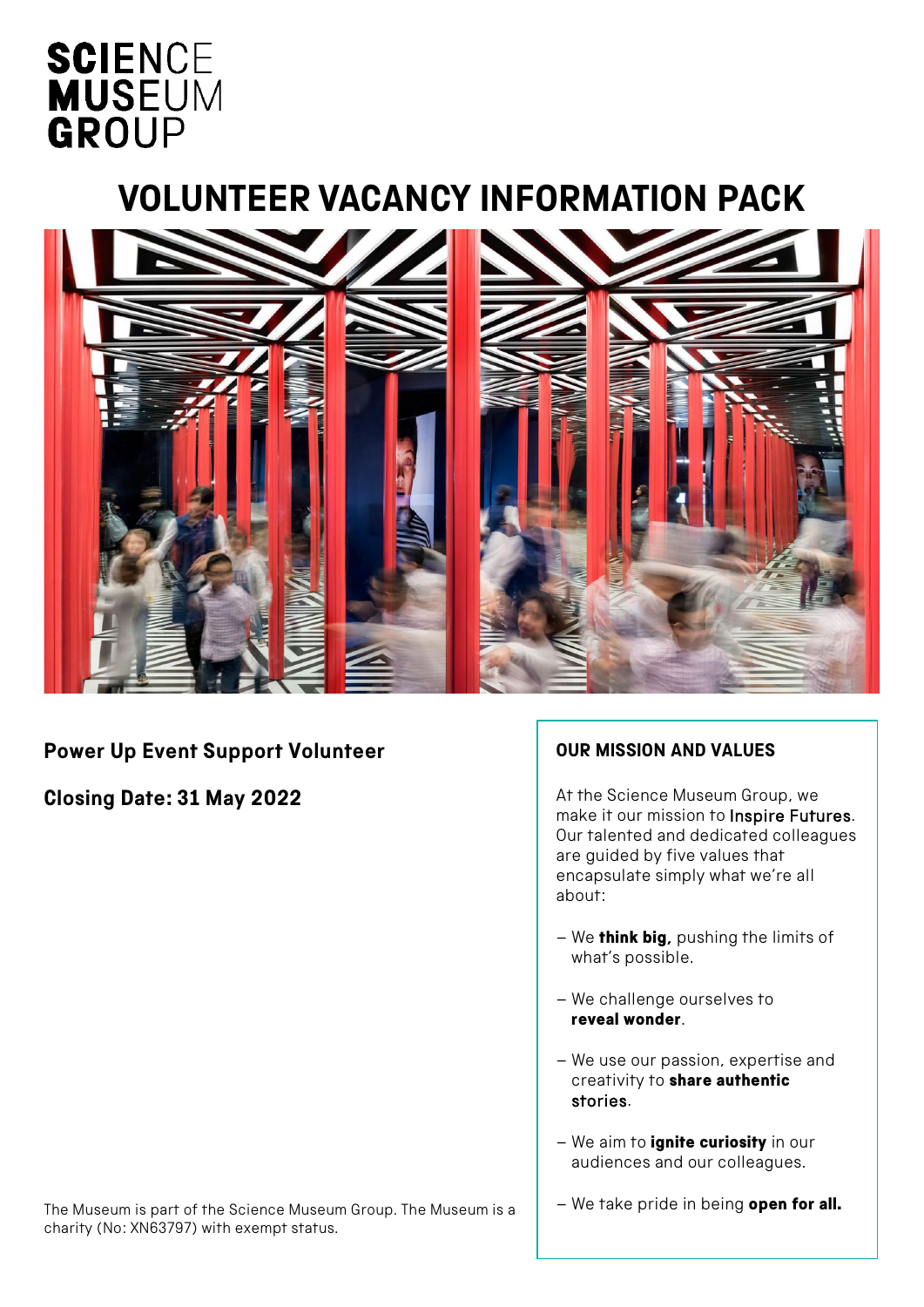# **SCIENCE MUSEUM** GROUP

## **POWER UP EVENT SUPPORT VOLUNTEER**

Department: Enterprises/Operations

Volunteer Role Type: General Volunteer

Location: Science and Industry Museum

Supervisor: Power Up Duty Manager

Hours: 3 hours per week (please note: during school holidays volunteers will be able to choose slots throughout the week Monday–Sunday; however, outside of school holidays this opportunity will be available weekends only).

Start Date: June 2022

### **ABOUT THE ROLE**

Power Up is back for 2022! We are looking for a team of enthusiastic volunteers, with an interest in gaming. Volunteers will act as event hosts, helping to ensure that ticket holders have a great experience.

Power Up is a hands-on, fully interactive gaming event that features video games and consoles from the past five decades. You'll help to direct visitors to the consoles and games they are most excited to play as well as highlighting special Manchester related games and designers!

The visitor will be able to play against friends in multiplayer showdowns and test out some of the latest virtual reality experiences at this ultimate gaming extravaganza.

### **WHAT YOU WILL BE DOING**

- Helping to enhance the overall visitor experience by providing excellent customer service.
- Supporting with event delivery.
- Helping visitors with general enquiries about the event, or the museum.
- To help with any set up requests (training will be provided).
- You will learn about the Science Museum Group's Health and Safety Policies, risk assessments and safe systems of work which you will be required to follow. This will allow you to take care of your own personal safety and that of others.